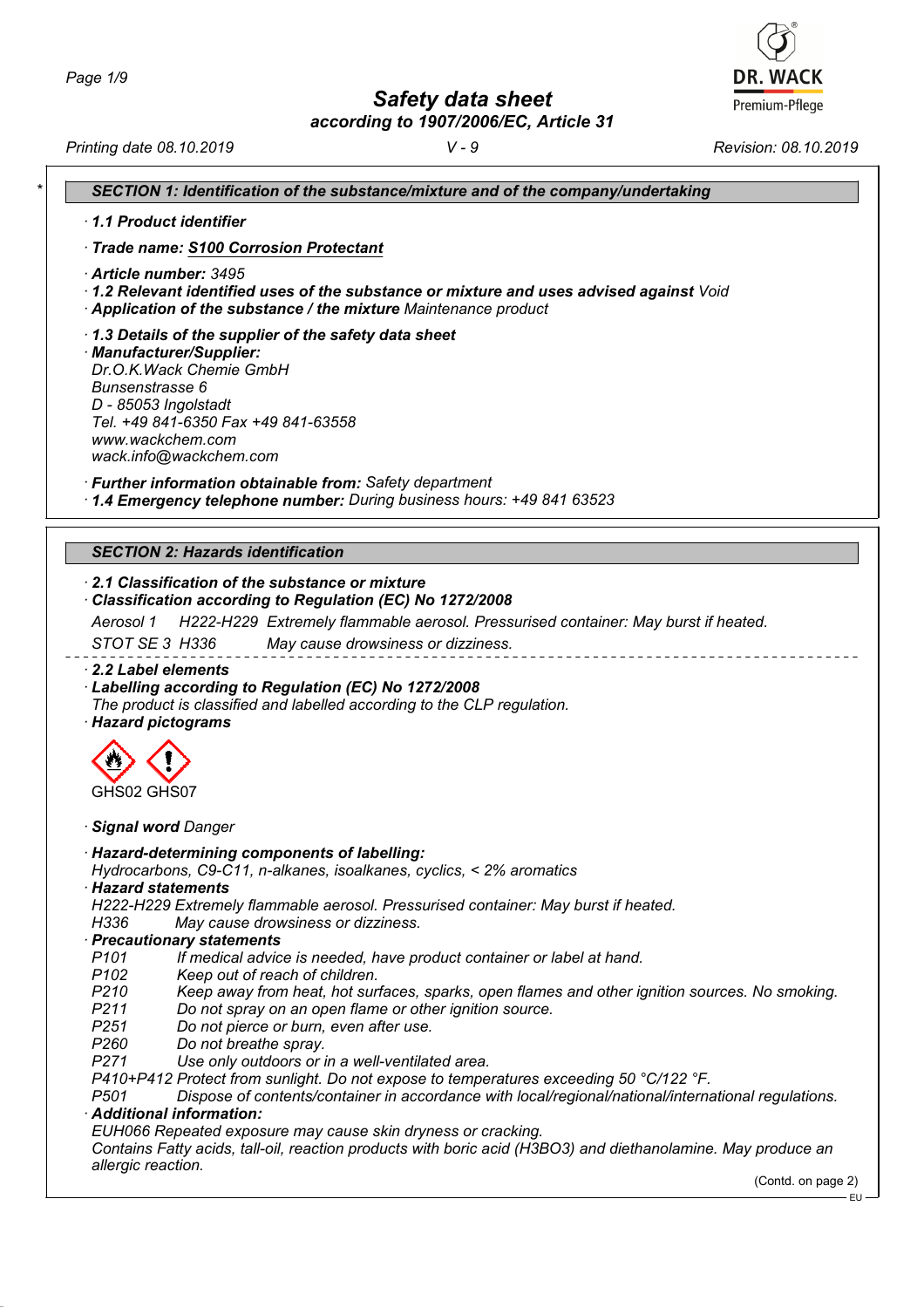*Printing date 08.10.2019 V - 9 Revision: 08.10.2019*

**DR. WACK** Premium-Pflege

(Contd. of page 1)

*Trade name: S100 Corrosion Protectant*

#### *· 2.3 Other hazards*

*· Results of PBT and vPvB assessment*

*· PBT: Not applicable.*

*· vPvB: Not applicable.*

#### *SECTION 3: Composition/information on ingredients*

*· Description: Mixture of the substances with nonhazardous additions.*

| · Dangerous components:                           |                                                                                        |            |
|---------------------------------------------------|----------------------------------------------------------------------------------------|------------|
| EC number: 919-857-5<br>Reg.nr.: 01-2119463258-33 | Hydrocarbons, C9-C11, n-alkanes, isoalkanes, cyclics, < 2%<br>aromatics                | $25 - 50%$ |
|                                                   | Flam. Liq. 3, H226; Asp. Tox. 1, H304; STOT SE 3, H336                                 |            |
| CAS: 106-97-8                                     | butane                                                                                 | $10 - 20%$ |
| EINECS: 203-448-7                                 | Flam. Gas 1, H220; Press. Gas (Comp.), H280                                            |            |
| CAS: 74-98-6                                      | propane                                                                                | $10 - 20%$ |
| EINECS: 200-827-9                                 | Flam. Gas 1, H220; Press. Gas (Comp.), H280                                            |            |
| CAS: 91770-03-5<br>EINECS: 294-785-9              | Fatty acids, tall-oil, reaction products with boric acid (H3BO3) and<br>diethanolamine | <7%        |
| Reg.nr.: 01-2119961359-26-xxxx                    | Skin Sens. 1B, H317                                                                    |            |
|                                                   | Specific concentration limit: Skin Sens. 1B; H317: $C \ge 7$ %                         |            |
| CAS: 28016-00-4                                   | Zinkbis-(dinonylnaphtalinsulfonat)                                                     | $3 - 5%$   |
| Reg.nr.: 01-2120130528-59-0000                    | Skin Irrit. 2, H315; Eye Irrit. 2, H319                                                |            |
| · SVHC None                                       |                                                                                        |            |

*· Additional information: For the wording of the listed hazard phrases refer to section 16.*

#### *SECTION 4: First aid measures*

*· 4.1 Description of first aid measures*

- *· General information: Take affected persons out into the fresh air.*
- *· After inhalation:*
- *Supply fresh air.*

*Seek medical treatment in case of complaints.*

- *· After skin contact:*
- *If skin irritation continues, consult a doctor.*

*After contact with skin, wash immediately with plenty of soap and water.*

*· After eye contact:*

*Rinse opened eye for several minutes under running water. If symptoms persist, consult a doctor.*

*· After swallowing:*

*If swallowed, do not induce vomiting: seek medical advice immediately and show this container or label.*

- *· 4.2 Most important symptoms and effects, both acute and delayed*
- *No further relevant information available.*
- *· Hazards If swallowed or in case of vomiting, danger of entering the lungs.*
- *· 4.3 Indication of any immediate medical attention and special treatment needed*
- *No further relevant information available.*

## *SECTION 5: Firefighting measures*

- *· 5.1 Extinguishing media*
- *· Suitable extinguishing agents:*

*Fire-extinguishing powder*

(Contd. on page 3)

*<sup>·</sup> 3.2 Mixtures*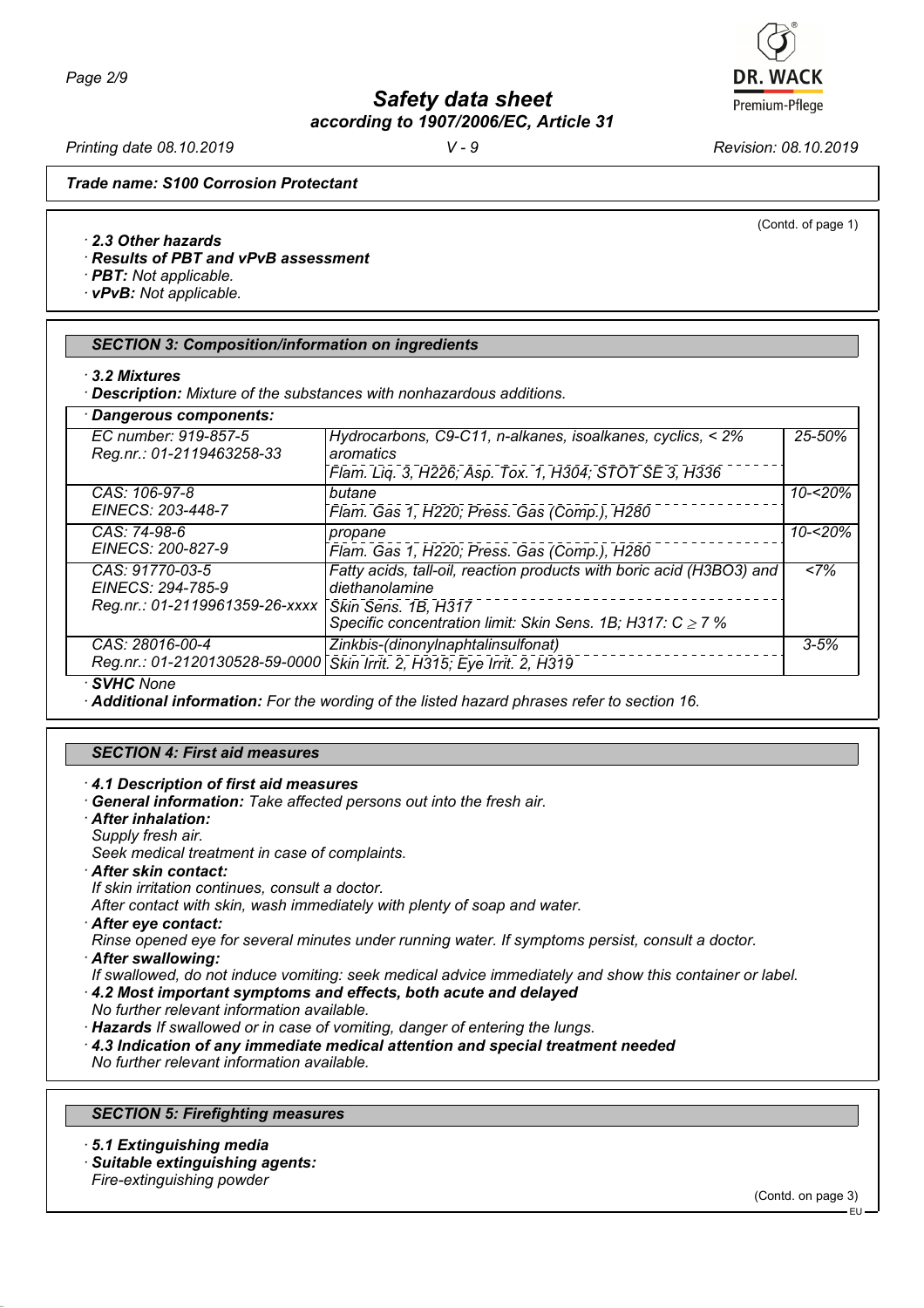*Printing date 08.10.2019 V - 9 Revision: 08.10.2019*

*Trade name: S100 Corrosion Protectant*

(Contd. of page 2) *Carbon dioxide Water haze Foam · For safety reasons unsuitable extinguishing agents: Water with full jet · 5.2 Special hazards arising from the substance or mixture Formation of toxic gases is possible during heating or in case of fire. · 5.3 Advice for firefighters · Protective equipment: Wear self-contained respiratory protective device. · Additional information Danger of bursting. Cool endangered receptacles with water spray. SECTION 6: Accidental release measures · 6.1 Personal precautions, protective equipment and emergency procedures Keep away from ignition sources. Ensure adequate ventilation. Avoid contact with skin and eyes. · 6.2 Environmental precautions: Do not allow to penetrate the ground/soil. Do not allow to enter sewers/ surface or ground water. · 6.3 Methods and material for containment and cleaning up: Ensure adequate ventilation. Absorb with liquid-binding material (sand, diatomite, acid binders, universal binders, sawdust). Dispose contaminated material as waste according to item 13. · 6.4 Reference to other sections See Section 7 for information on safe handling. See Section 8 for information on personal protection equipment. See Section 13 for disposal information. SECTION 7: Handling and storage · 7.1 Precautions for safe handling Use only in well ventilated areas. Avoid contact with skin and eyes. Keep away from heat and direct sunlight. · Information about fire - and explosion protection: Keep ignition sources away - Do not smoke. Pressurised container: protect from sunlight and do not expose to temperatures exceeding 50°C, i.e. electric lights. Do not pierce or burn, even after use. Do not spray onto a naked flame or any incandescent material.*

*· 7.2 Conditions for safe storage, including any incompatibilities*

*· Storage:*

*· Requirements to be met by storerooms and receptacles:*

*Store in a cool location.*

*Observe official regulations on storing packagings with pressurised containers.*

- *· Information about storage in one common storage facility: Store away from foodstuffs.*
- *· Further information about storage conditions: Protect from heat and direct sunlight.*

*Store in a cool place. Heat will increase pressure and may lead to the receptacle bursting.*

*· 7.3 Specific end use(s) No further relevant information available.*

(Contd. on page 4)



EU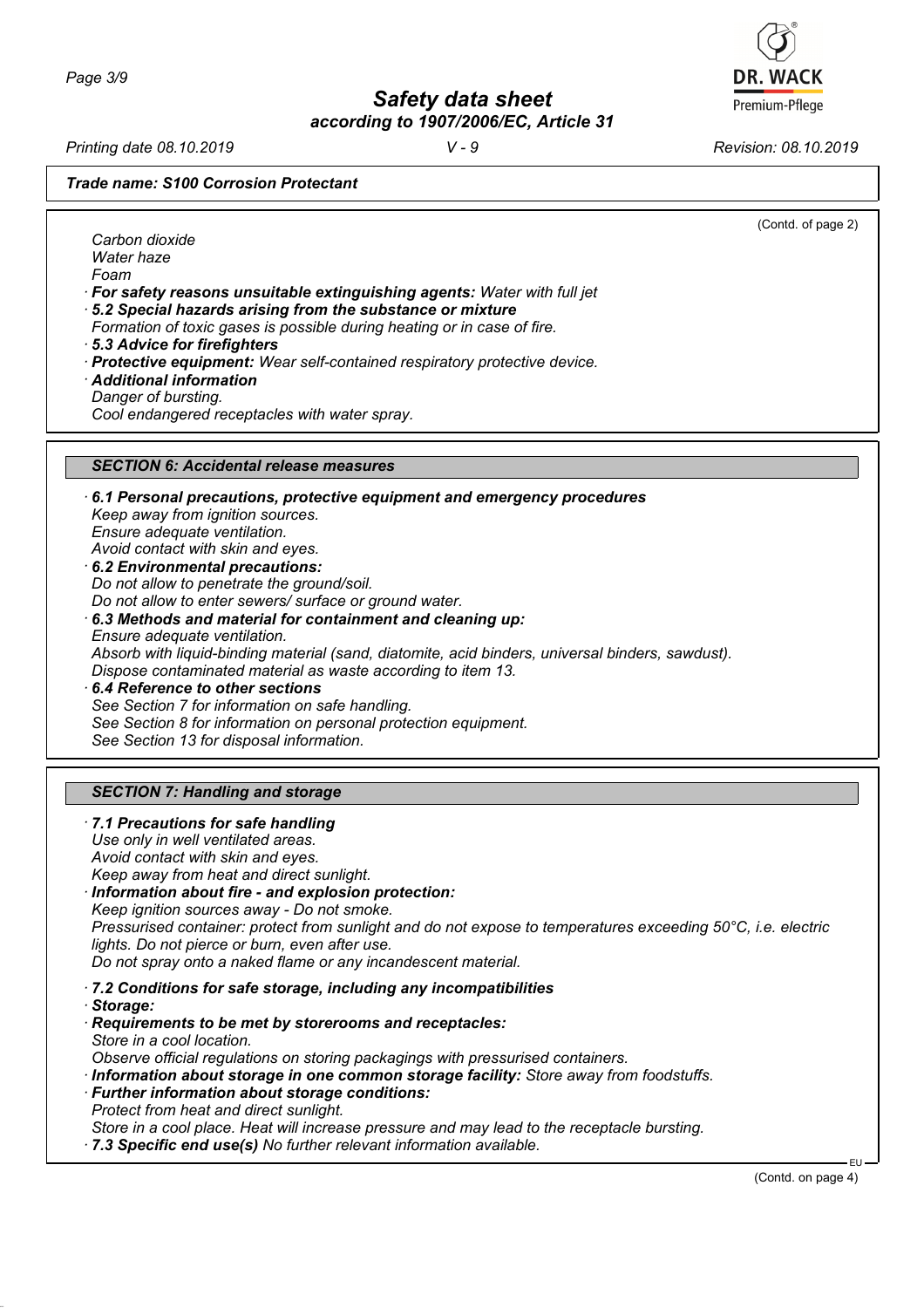*Printing date 08.10.2019 V - 9 Revision: 08.10.2019*

Premium-Pflege

*Trade name: S100 Corrosion Protectant*

(Contd. of page 3)

### *SECTION 8: Exposure controls/personal protection*

*· Additional information about design of technical facilities: No further data; see item 7.*

#### *· 8.1 Control parameters*

*at the workplace.*

*· Ingredients with limit values that require monitoring at the workplace: The product does not contain any relevant quantities of materials with critical values that have to be monitored*

| · DNELs                                                              |                                                              |                                    |  |
|----------------------------------------------------------------------|--------------------------------------------------------------|------------------------------------|--|
| Hydrocarbons, C9-C11, n-alkanes, isoalkanes, cyclics, < 2% aromatics |                                                              |                                    |  |
| Oral                                                                 | DNEL system. effects (long-term) 300 mg/kg KG/Tag (Consumer) |                                    |  |
| Dermal                                                               | DNEL system. effects (long-term) 300 mg/kg KG/Tag (Consumer) |                                    |  |
|                                                                      |                                                              | 300 mg/kg KG/Tag (Worker)          |  |
|                                                                      | Inhalative   DNEL system. effects (long-term)                | 900 mg/m <sup>3</sup> (Consumer)   |  |
|                                                                      |                                                              | $1,500$ mg/m <sup>3</sup> (Worker) |  |
| 57-55-6 propane-1,2-diol                                             |                                                              |                                    |  |
| Oral                                                                 | DNEL system. effects (long-term)   85 mg/kg (Consumer)       |                                    |  |
| Dermal                                                               | DNEL system. effects (long-term) 213 mg/kg (Consumer)        |                                    |  |
|                                                                      | Inhalative   DNEL local effects (long-term)                  | 10 mg/m <sup>3</sup> (Consumer)    |  |
|                                                                      | DNEL system. effects (long-term)                             | 50 mg/m <sup>3</sup> (Consumer)    |  |
|                                                                      |                                                              | 168 mg/m <sup>3</sup> (Worker)     |  |
|                                                                      | DNEL local effects (short-term)                              | 10 mg/m <sup>3</sup> (Worker)      |  |

#### *· PNECs*

*57-55-6 propane-1,2-diol*

*PNEC 260 mg/l (fresh water)*

*· Additional information: The lists valid during the making were used as basis.*

- *· 8.2 Exposure controls*
- *· Personal protective equipment:*
- *· General protective and hygienic measures: The usual precautionary measures are to be adhered to when handling chemicals. Keep away from foodstuffs, beverages and feed. Wash hands before breaks and at the end of work. Avoid contact with the eyes and skin.*

*Ensure good ventilation/exhaustion at the workplace.*

*Use skin protection cream for skin protection.*

*· Respiratory protection: Not necessary if room is well-ventilated.*

# *· Protection of hands:*

*Protective gloves*

*The glove material has to be impermeable and resistant to the product/ the substance/ the preparation.*

*Selection of the glove material on consideration of the penetration times, rates of diffusion and the degradation · Material of gloves*

## *Nitrile rubber, NBR*

*The selection of the suitable gloves does not only depend on the material, but also on further marks of quality and varies from manufacturer to manufacturer. As the product is a preparation of several substances, the resistance of the glove material can not be calculated in advance and has therefore to be checked prior to the application.*

*· Penetration time of glove material*

*The exact break trough time has to be found out by the manufacturer of the protective gloves and has to be observed.*

(Contd. on page 5)

EU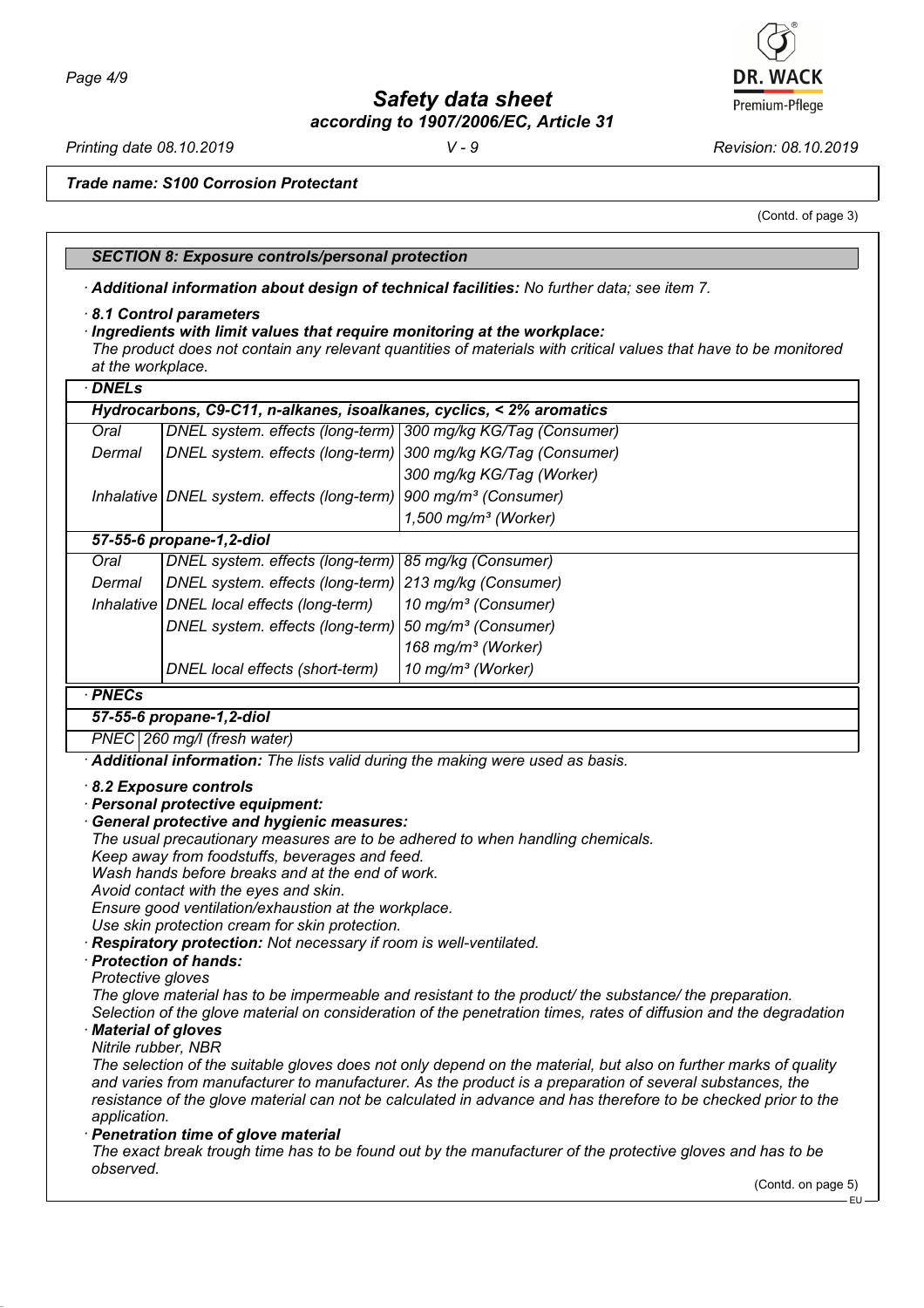

*Printing date 08.10.2019 V - 9 Revision: 08.10.2019*

(Contd. of page 4)

*Trade name: S100 Corrosion Protectant*

*· Eye protection: Safety glasses*

| <b>SECTION 9: Physical and chemical properties</b>                                                             |                                                          |  |
|----------------------------------------------------------------------------------------------------------------|----------------------------------------------------------|--|
| 9.1 Information on basic physical and chemical properties<br><b>General Information</b><br>Appearance:         |                                                          |  |
| Form:                                                                                                          | Aerosol                                                  |  |
| Colour:                                                                                                        | Light brown                                              |  |
| · Odour:                                                                                                       | Characteristic                                           |  |
| Odour threshold:                                                                                               | Not determined                                           |  |
| · pH-value:                                                                                                    | Void                                                     |  |
| Change in condition<br><b>Melting point/freezing point:</b><br>Initial boiling point and boiling range: -44 °C | Undetermined.                                            |  |
| · Flash point:                                                                                                 | $-97 °C$                                                 |  |
| · Flammability (solid, gas):                                                                                   | Not applicable.                                          |  |
| · Ignition temperature:                                                                                        | 365 °C                                                   |  |
| Decomposition temperature:                                                                                     | Not determined.                                          |  |
| Auto-ignition temperature:                                                                                     | Product is not selfigniting.                             |  |
| <b>Explosive properties:</b>                                                                                   | In use, may form flammable/explosive vapour-air mixture. |  |
| · Explosion limits:                                                                                            |                                                          |  |
| Lower:                                                                                                         | 1.5 Vol %                                                |  |
| <b>Upper:</b>                                                                                                  | 10.9 Vol %                                               |  |
| · Vapour pressure at 20 °C:                                                                                    | 8300 hPa                                                 |  |
| · Density:                                                                                                     | Not determined.                                          |  |
| · Relative density                                                                                             | Not determined.                                          |  |
| · Vapour density                                                                                               | Not determined.                                          |  |
| · Evaporation rate                                                                                             | Not applicable.                                          |  |
| · Solubility in / Miscibility with                                                                             |                                                          |  |
| water:                                                                                                         | Not miscible or difficult to mix.                        |  |
| · Partition coefficient: n-octanol/water:                                                                      | Not determined.                                          |  |
| · Viscosity:                                                                                                   |                                                          |  |
| Dynamic:                                                                                                       | Not determined                                           |  |
| <b>Kinematic:</b>                                                                                              | Not determined                                           |  |
| ⋅ 9.2 Other information                                                                                        | No further relevant information available.               |  |

## *SECTION 10: Stability and reactivity*

*· 10.1 Reactivity No further relevant information available.*

*· 10.2 Chemical stability*

*· Thermal decomposition / conditions to be avoided:*

*Store in a cool place. Heat will increase pressure and may lead to the receptacle bursting.*

*· 10.3 Possibility of hazardous reactions Reacts with strong oxidising agents.*

*· 10.4 Conditions to avoid No further relevant information available.*

(Contd. on page 6)

EU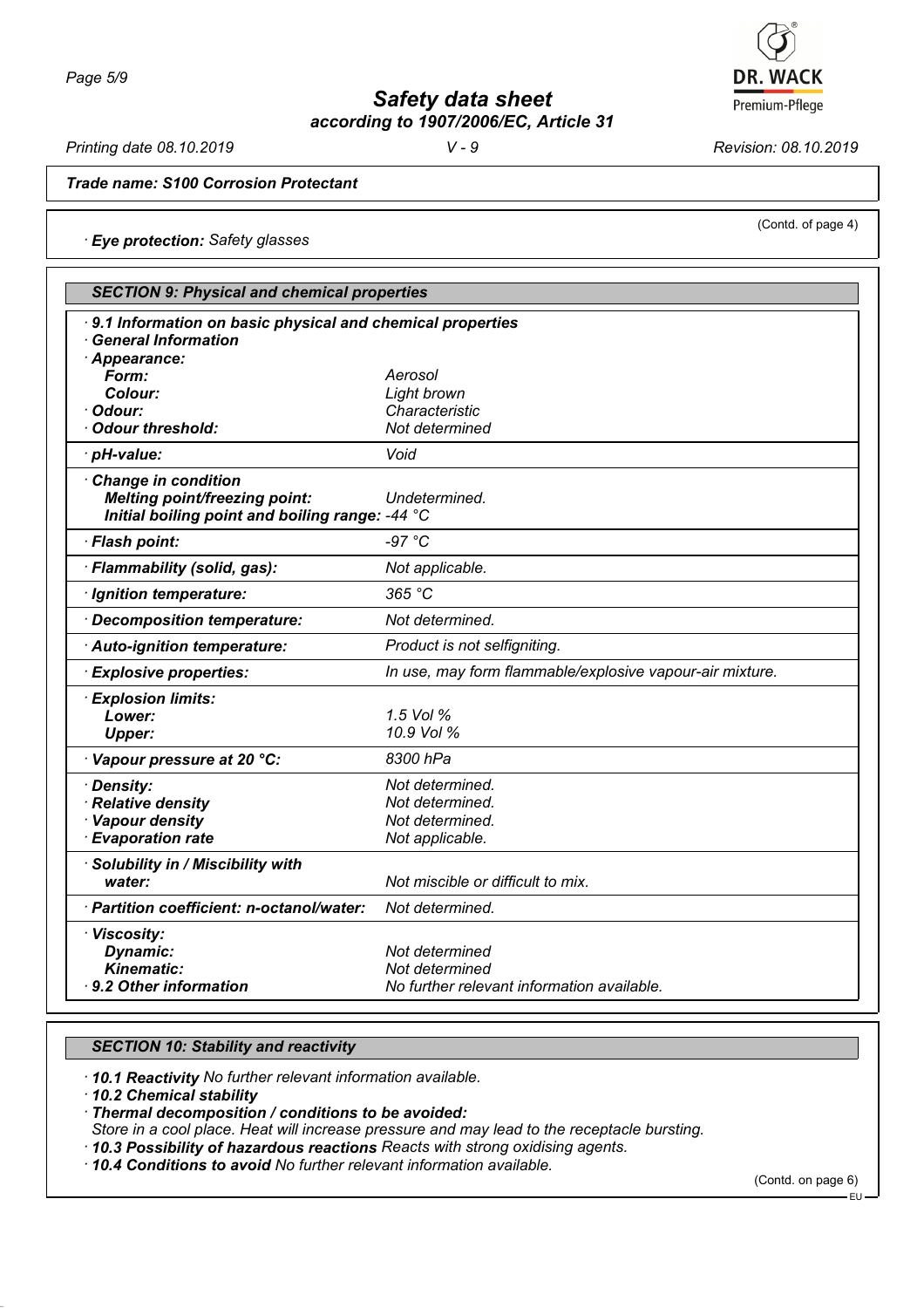

*Printing date 08.10.2019 V - 9 Revision: 08.10.2019*

(Contd. of page 5)

*Trade name: S100 Corrosion Protectant*

*· 10.5 Incompatible materials: Store away from oxidising agents.*

*· 10.6 Hazardous decomposition products:*

*No decomposition if used and stored according to specifications. In case of fire, the following can be released: Carbon monoxide and carbon dioxide*

### *SECTION 11: Toxicological information*

*· 11.1 Information on toxicological effects*

*· Acute toxicity Based on available data, the classification criteria are not met.*

| LD/LC50 values relevant for classification:                          |      |                       |  |  |
|----------------------------------------------------------------------|------|-----------------------|--|--|
| Hydrocarbons, C9-C11, n-alkanes, isoalkanes, cyclics, < 2% aromatics |      |                       |  |  |
| Oral                                                                 | LD50 | $ >5,000$ mg/kg (rat) |  |  |

*Dermal LD50 >5,000 mg/kg (rabbit) Inhalative LC50/8h >5,000 mg/l (rat)*

*106-97-8 butane*

*Inhalative LC50/4 h 658 mg/l (rat)*

*57-55-6 propane-1,2-diol*

*Oral LD50 >5,000 mg/kg (rat)*

*Dermal LD50 >2,000 mg/kg (rabbit)*

*Inhalative LC50/4 h >20 mg/l (rab)*

## *28016-00-4 Zinkbis-(dinonylnaphtalinsulfonat)*

*Oral LD50 >2,000 mg/kg (rat)*

*Dermal LD50 >20,000 mg/kg (rabbit)*

*· Specific symptoms in biological assay: Not determined*

*· Primary irritant effect:*

*· Skin corrosion/irritation Repeated exposure may cause skin dryness or cracking.*

*· Serious eye damage/irritation Based on available data, the classification criteria are not met.*

*· Respiratory or skin sensitisation Based on available data, the classification criteria are not met.*

- *· Additional toxicological information: Vapours may cause drowsiness and dizziness.*
- *· CMR effects (carcinogenity, mutagenicity and toxicity for reproduction)*

*· Germ cell mutagenicity Based on available data, the classification criteria are not met.*

*· Carcinogenicity Based on available data, the classification criteria are not met.*

*· Reproductive toxicity Based on available data, the classification criteria are not met.*

*· STOT-single exposure*

*May cause drowsiness or dizziness.*

*· STOT-repeated exposure Based on available data, the classification criteria are not met.*

*· Aspiration hazard Based on available data, the classification criteria are not met.*

# *SECTION 12: Ecological information*

*· 12.1 Toxicity*

*· Aquatic toxicity:*

*57-55-6 propane-1,2-diol LC50/96h 40,613 mg/l (oncorhynchus mykiss)*

*EC50/72h 24,200 mg/l (Scenedesmus capricornutum)*

*EC50/48h >100 mg/l (daphnia magna)*

*LC50/48h 43,500 mg/l (daphnia magna)*

(Contd. on page 7)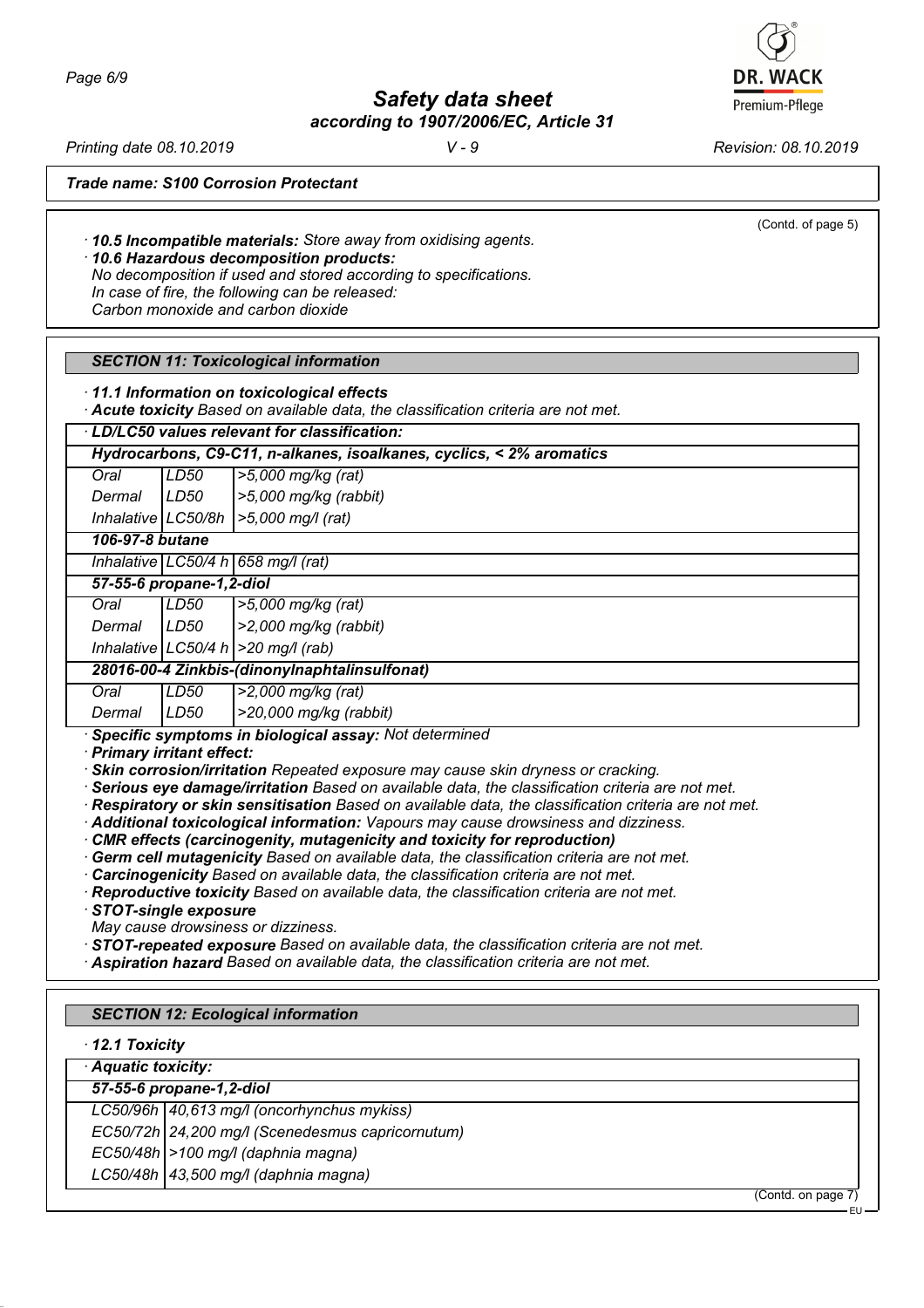*Page 7/9*

*Safety data sheet according to 1907/2006/EC, Article 31*

*Printing date 08.10.2019 V - 9 Revision: 08.10.2019*

*Trade name: S100 Corrosion Protectant*

*· 12.2 Persistence and degradability No further relevant information available.*

*· 12.3 Bioaccumulative potential No further relevant information available. · 12.4 Mobility in soil No further relevant information available.*

*· Additional ecological information:*

*· General notes:*

*Water hazard class 2 (German Regulation) (Self-assessment): hazardous for water Do not allow product to reach ground water, water course or sewage system. Danger to drinking water if even small quantities leak into the ground.*

*· 12.5 Results of PBT and vPvB assessment*

*· PBT: Not applicable.*

*· vPvB: Not applicable.*

*· 12.6 Other adverse effects No further relevant information available.*

## *SECTION 13: Disposal considerations*

*· 13.1 Waste treatment methods*

*· Recommendation Disposal must be made according to official regulations.*

*· European waste catalogue*

*16 00 00 WASTES NOT OTHERWISE SPECIFIED IN THE LIST*

*16 05 00 gases in pressure containers and discarded chemicals*

*16 05 04\* gases in pressure containers (including halons) containing hazardous substances*

*· Uncleaned packaging:*

*· Recommendation: Disposal must be made according to official regulations.*

| <b>SECTION 14: Transport information</b>                                                        |                                                                                                                                  |  |
|-------------------------------------------------------------------------------------------------|----------------------------------------------------------------------------------------------------------------------------------|--|
| $-14.1$ UN-Number<br>· ADR, IMDG, IATA                                                          | <b>UN1950</b>                                                                                                                    |  |
| 14.2 UN proper shipping name<br>$·$ ADR<br>· IMDG<br>$\cdot$ IATA                               | 1950 AEROSOLS<br><b>AEROSOLS</b><br>AEROSOLS, flammable                                                                          |  |
| 14.3 Transport hazard class(es)                                                                 |                                                                                                                                  |  |
| $\cdot$ ADR<br>· Class<br>· Label                                                               | 2 5F Gases.<br>2.1                                                                                                               |  |
| $\cdot$ IMDG, IATA<br>· Class<br>· Label                                                        | 2.1<br>2.1                                                                                                                       |  |
| 14.4 Packing group<br>· ADR, IMDG, IATA                                                         | Void                                                                                                                             |  |
| 14.5 Environmental hazards:<br>· Marine pollutant:                                              | No                                                                                                                               |  |
| 14.6 Special precautions for user<br>· Danger code (Kemler):<br>· EMS Number:<br>· Stowage Code | Warning: Gases.<br>$F-D$ , $S-U$<br>SW1 Protected from sources of heat.<br>SW22 For AEROSOLS with a maximum capacity of 1 litre: |  |
|                                                                                                 | (Contd. on page 8)                                                                                                               |  |



(Contd. of page 6)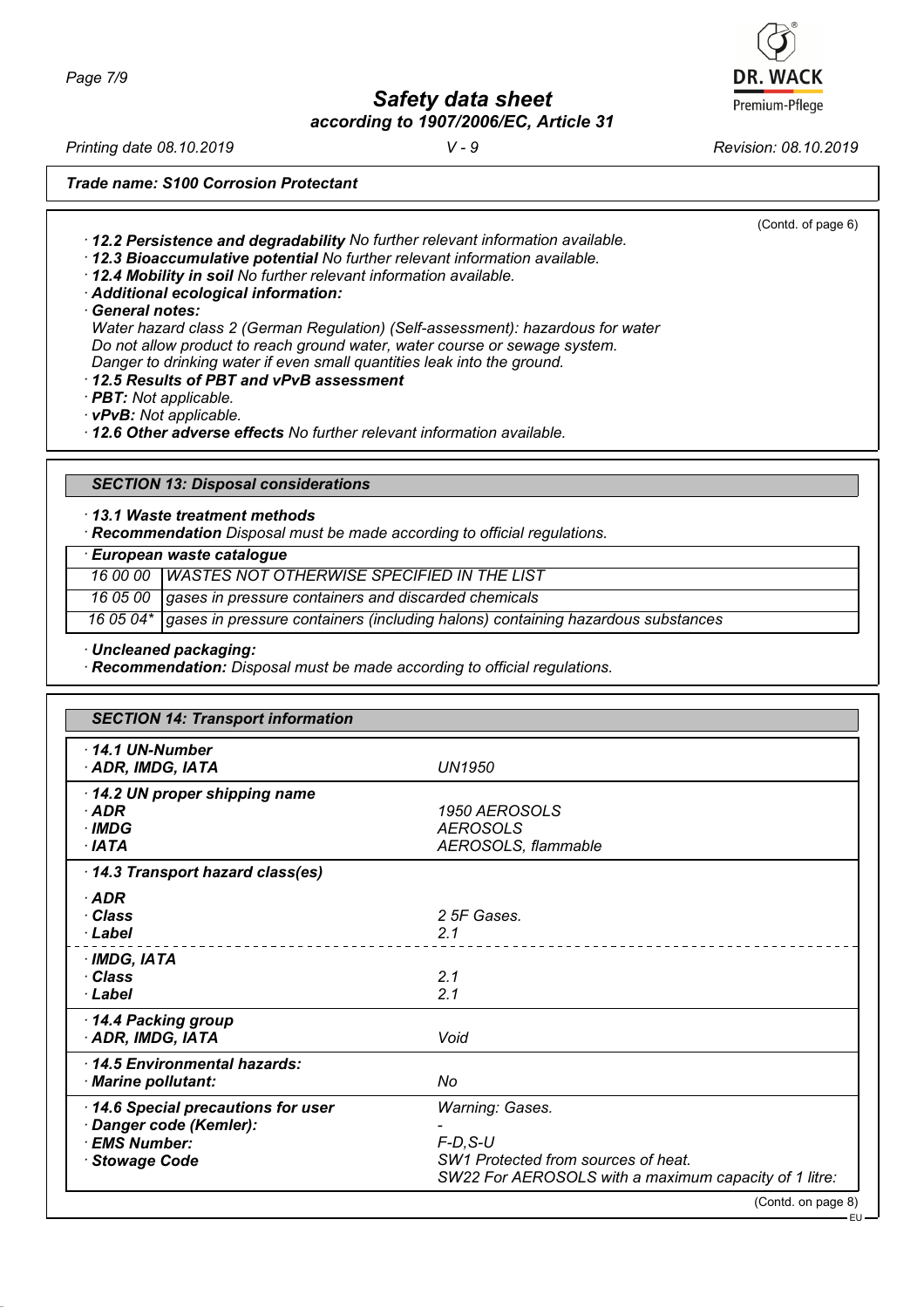# *Printing date 08.10.2019 V - 9 Revision: 08.10.2019*

*Trade name: S100 Corrosion Protectant*

|                                                                                   | (Contd. of page 7)                                                                                                                                                                                                                                                                                                                                                                                                                                                                      |
|-----------------------------------------------------------------------------------|-----------------------------------------------------------------------------------------------------------------------------------------------------------------------------------------------------------------------------------------------------------------------------------------------------------------------------------------------------------------------------------------------------------------------------------------------------------------------------------------|
| <b>Segregation Code</b>                                                           | Category A. For AEROSOLS with a capacity above 1 litre:<br>Category B. For WASTE AEROSOLS: Category C, Clear of<br>living quarters.<br>SG69 For AEROSOLS with a maximum capacity of 1 litre:<br>Segregation as for class 9. Stow "separated from" class 1<br>except for division 1.4.<br>For AEROSOLS with a capacity above 1 litre:<br>Segregation as for the appropriate subdivision of class 2.<br>For WASTE AEROSOLS:<br>Segregation as for the appropriate subdivision of class 2. |
| 14.7 Transport in bulk according to Annex II of<br><b>Marpol and the IBC Code</b> | Not applicable.                                                                                                                                                                                                                                                                                                                                                                                                                                                                         |
| Transport/Additional information:                                                 |                                                                                                                                                                                                                                                                                                                                                                                                                                                                                         |
| ∙ADR<br>Limited quantities (LQ)<br><b>Excepted quantities (EQ)</b>                | 1L<br>Code: E0<br>Not permitted as Excepted Quantity                                                                                                                                                                                                                                                                                                                                                                                                                                    |
| $\cdot$ Transport category                                                        |                                                                                                                                                                                                                                                                                                                                                                                                                                                                                         |

*Not permitted as Excepted Quantity*

# *SECTION 15: Regulatory information*

*· 15.1 Safety, health and environmental regulations/legislation specific for the substance or mixture No further relevant information available.*

*· Directive 2012/18/EU*

*<i>·* **Excepted quantities (EQ)** 

*· IMDG*

*· Named dangerous substances - ANNEX I None of the ingredients is listed.*

*· UN "Model Regulation": UN 1950 AEROSOLS, 2.1*

*· Seveso category P3a FLAMMABLE AEROSOLS*

*· Tunnel restriction code D* 

*· Limited quantities (LQ) 1L*

*· Qualifying quantity (tonnes) for the application of lower-tier requirements 150 t*

*· Qualifying quantity (tonnes) for the application of upper-tier requirements 500 t*

*· 15.2 Chemical safety assessment: A Chemical Safety Assessment has been carried out.*

## *SECTION 16: Other information*

*This information is based on our present knowledge. However, this shall not constitute a guarantee for any specific product features and shall not establish a legally valid contractual relationship.*

*· Relevant phrases*

*H220 Extremely flammable gas.*

*H226 Flammable liquid and vapour.*

*H280 Contains gas under pressure; may explode if heated.*

*H304 May be fatal if swallowed and enters airways.*

*H315 Causes skin irritation.*

*H317 May cause an allergic skin reaction.*

*H319 Causes serious eye irritation.*

*H336 May cause drowsiness or dizziness.*

*· Classification according to Regulation (EC) No 1272/2008 Calculation method*

(Contd. on page 9)